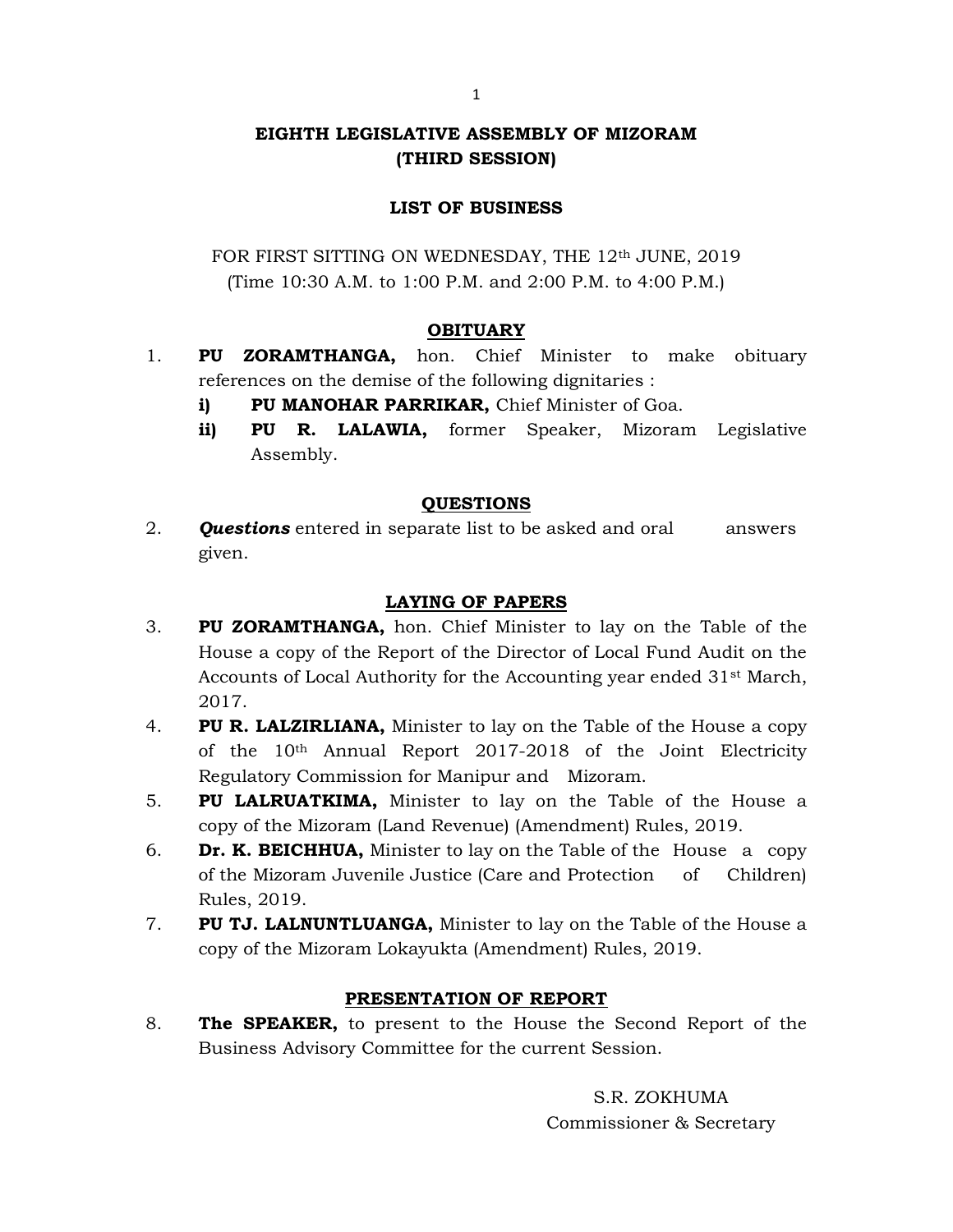Proverbs 21:3

 Today, it is unfortunate that we have to observe obituary on two leaders, Pu Manohar Parrikar, Chief Minister of Goa and Pu R. Lalawia, ex-hon. Speaker who had once presiding this House. Let us now call Pu Zoramthanga, hon. Chief Minister to give his obituary references.

PU ZORAMTHANGA, CHIEF MINISTER: Today, on our first session, Pu Speaker, it is unfortunate that we are to observe obituary on the two leaders, Pu Manohar Parrikar, Chief Minister of Goa and Pu R. Lalawia, our former Speaker.

Pu Manohar Parrikar, Goa Chief Minister died on 17<sup>th</sup> March, 2019 (Sunday) at 6:40 PM. at his resident in Panaji. He died due to pancreatic cancer.

 Pu Manohar Parrikar, the son of Shri Gopal Krishna Parrikar and Smti Radhabai Parrikar was born in  $13<sup>th</sup>$  December, 1955 at Mapusa. He has two brothers. He was married to Smti Medha Parrikara and has two children. His wife also died of cancer on  $24<sup>th</sup>$  October, 2000.

 Pu Manohar Parrikar completed his education from Goa. While studying Higher Secondary School, he joined Rashtriya Swayamsevek Sangh (RSS). While in final year, he was the Chief Instructor of this organisation.

 He studied B. Tech (MET) FRPMM at Indian Institute of Technology (IIT), Bombay. After he completed his studies, he took care of the family business,Goa Hydraulics Limited.

 Shortly after joining BJP (Bharatya Janata Party), he was elected as MLA in the Second Legislative Assembly of the state of Goa in 1994. He was elected 5 times from Goa Assembly and served four times as Chief Minister. In 2014 while holding the post of Chief Minister, he was elected as Member of Rajya Sabha. Then on  $6<sup>th</sup>$ November, 2014 he was sworn in as Union Defense Minister but later resigned from the post to become Chief Minister of Goa in  $14<sup>th</sup>$  March, 2017 till his demise.

He was diagnosed of pancreatic cancer in September, 2018 at AIIMS. He received treatment at AIIMS, New Delhi and United State. His health started deteriorating and finally succumbs to his illness on  $17<sup>th</sup>$  March, 2019 at 6:40 PM. Pu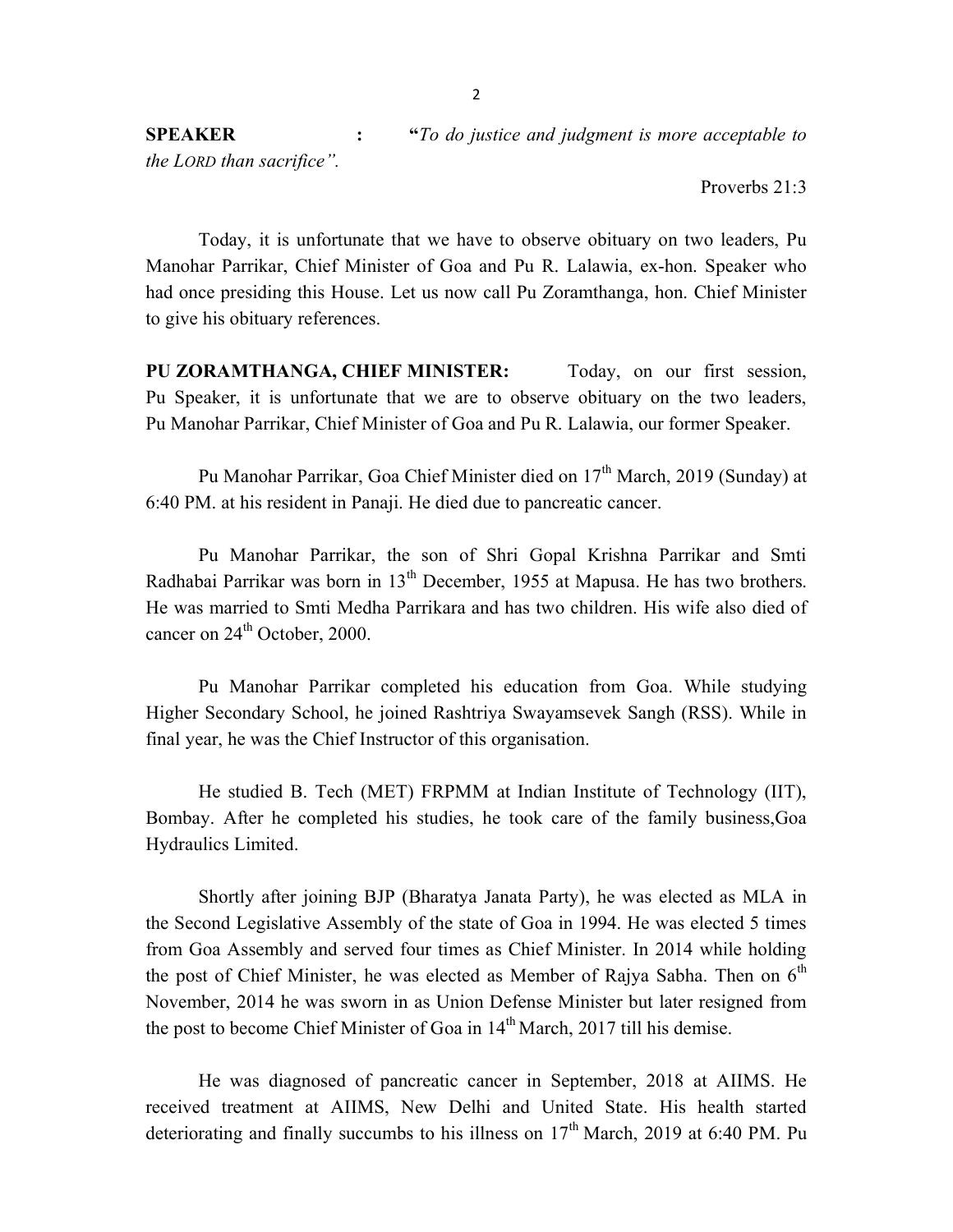Manohar Parrikar was one of the most renowned leaders from Goa who could become Chief Minister several times and even held the post of Union Minister. It is truly a great loss for India.

Next is Pu R. Lalawia, our ex-Speaker who had been among us and preside this very august House. Pu R. Lalawia died on  $27<sup>th</sup>$  March, 2019 at 3:00 AM. He died of diabetes. He was the eldest son of Pu Lalenga Renthlei and Pi Ngurkhumi Hmar Zote. He was born on the  $21^{st}$  Aug. 1941 at Sialhawk. He has 7 brothers and 4 sisters.

Pu R. Lalawia completed his 6<sup>th</sup> Standard from Sialhawk Govt. Middle School but unable to continue with his matriculation due to family problem.

 Since earlier age, he started taking care of his family by selling vegetables to Aizawl from Sialhawk and bringing back goods for sell at Sialhawk this manner in which he had started his business. In the meantime, he took part in active politics; he even served as block officer of the Mizo Union Party at Khawhai during 1963-1970. He held this post for 7 years and was the youngest to hold the post.

In 1967, he moved from Sialhawk to Aizawl and started to work as contractor in 1974. He was a registered first-class contractor of Mizoram.

 In 1984 election of the Mizoram Union Territory, he was elected Independent MLA from Khawhai Constituency. During this term, he gave his 100% of his pay to the needy of his constituency through YMA. It was an honorable act to reckon with.

In 1987 of the first Mizoram State Legislative Assembly election, he was again elected from Khawhai Constituency as MNF Candidate. Then, in the 4<sup>th</sup> Mizoram State Legislative Assembly election of 1998, he was elected from North Vanlaiphai Constituency as MNF Candidate. He held the post of Speaker during this term with poised and dignity.

Pu R. Lalawia had been diagnosed of diabetes since the past 35 years. On August, 2017, he suffers from kidney failure and was treated at Aizawl Hospital and had to undergo dialysis treatment. On July, 20118, he was taken to MAY hospital, New Delhi and was treated with Home Dialysis as per the advised of his doctors. On  $22<sup>nd</sup>$  Dec. 2018, he was admitted at Aizawl Hospital but since no improvement was seen, he was taken again to MAY hospital, Delhi on  $15<sup>th</sup>$  January, 2019 where he was diagnosed of TB and Pneumonia. Since his condition was not improving, he was brought back to Aizawl Hospital on  $12<sup>th</sup>$  March, 2019 by Air Ambulance. Despite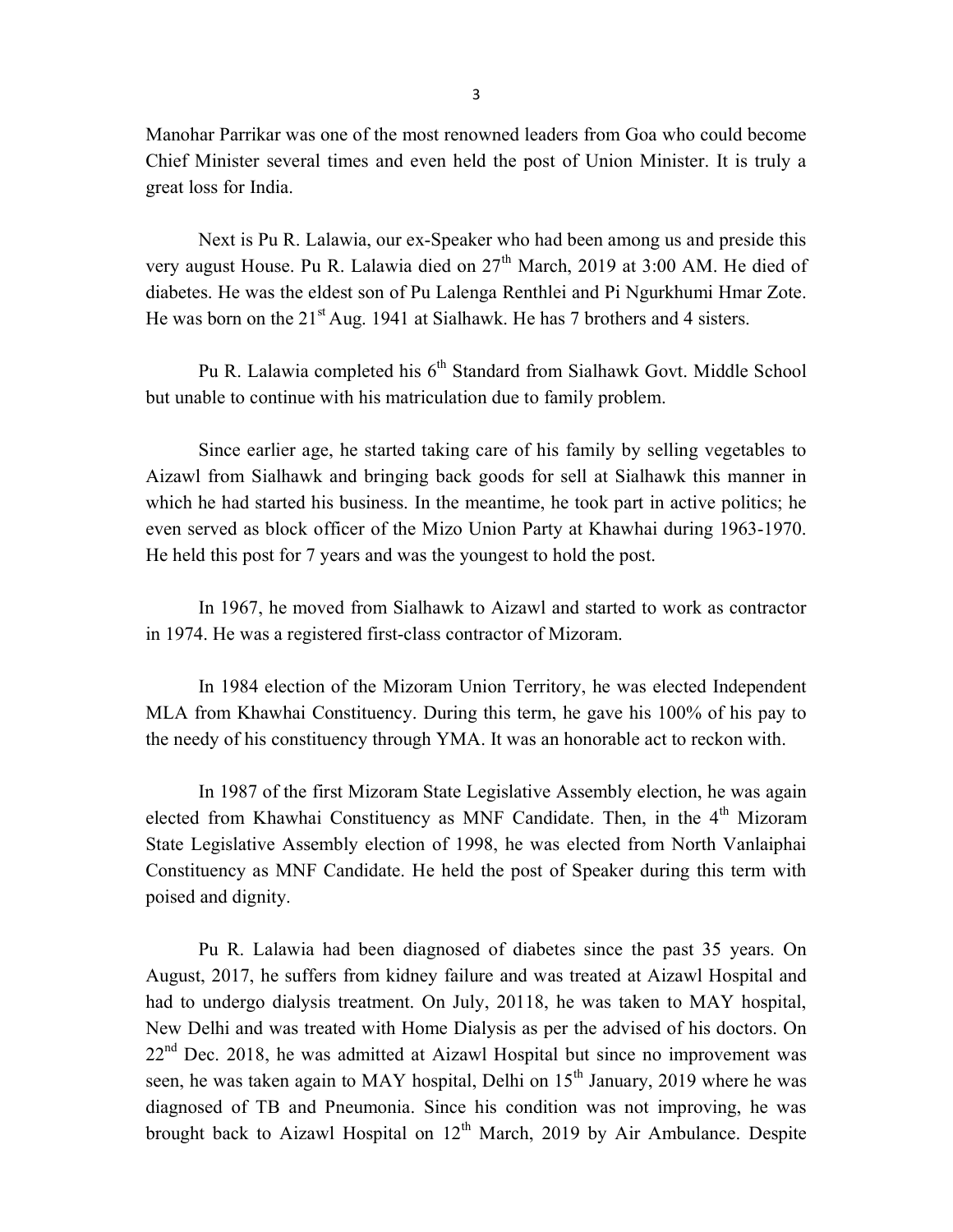receiving good care of the doctors and nurses at ICU succumbs to his illness on  $27<sup>th</sup>$ March, 2019 at 3 AM.

Pu R. Lalawia, is well known to all of us, he presided the House with dignity for that we are proud of him.

 It is a personal loss to every one of us and I am sincerely moved by his demise. We could still vision how he preside the House. That is all I could speak about the two departed leaders. Thank you.

SPEAKER : Alright. Next is, Pu Lalduhoma, hon. Member.

PU LALDUHOMA : Pu Speaker, the hon. House leader has spoken about Pu Manohar Parrikar and so is assumable that he was a great leader.

 I personally have lots to speak about Pu R. Lalawia. I have known him from the time when I was served as PA to our first Chief Minister, Pu Ch. Chhunga. In 1983, while I was serving at Delhi Police, he came and met me with his wife as they were to embark on tour around the world. We sat down the whole night talking about politics. His son, Lalrammuana was even enrolled in our family ration card while applying US passport for further study. It was the period of a peace talk and I was pressurized to leave my service to Prime Minister's office of Pi Indira Gandhi. In spite of the Prime Minister's opinion, I asked him if Pu Laldenga will approve me and trust me on which he assured he would approach Pu Laldenga in that regard and will then clarify. After he returned from London, he told me of the detail of their discussion. In fact, Pu Awia was the only person who helped me make the decision to join politics. He was glad and happy of my decision as he was a man who was eager to have a peace talk. After my entering politics, the connection remains. He was the Vice President of ZNP but due to physical ailments, he was unable to continue with active politics. We should take in consideration and study what is most important to Pu Awia in Politics which is inclusion of the whole of Mizoram in the Sixth Schedule.

 Today, it is unfortunate that we have to observe his obituary in this very house where he himself had presided. My prayers are with his wife, Pi RZ-i and their children. May almighty God be with his family. Thank you.

SPEAKER : Let us know call hon. Member, Pu Zodintluanga.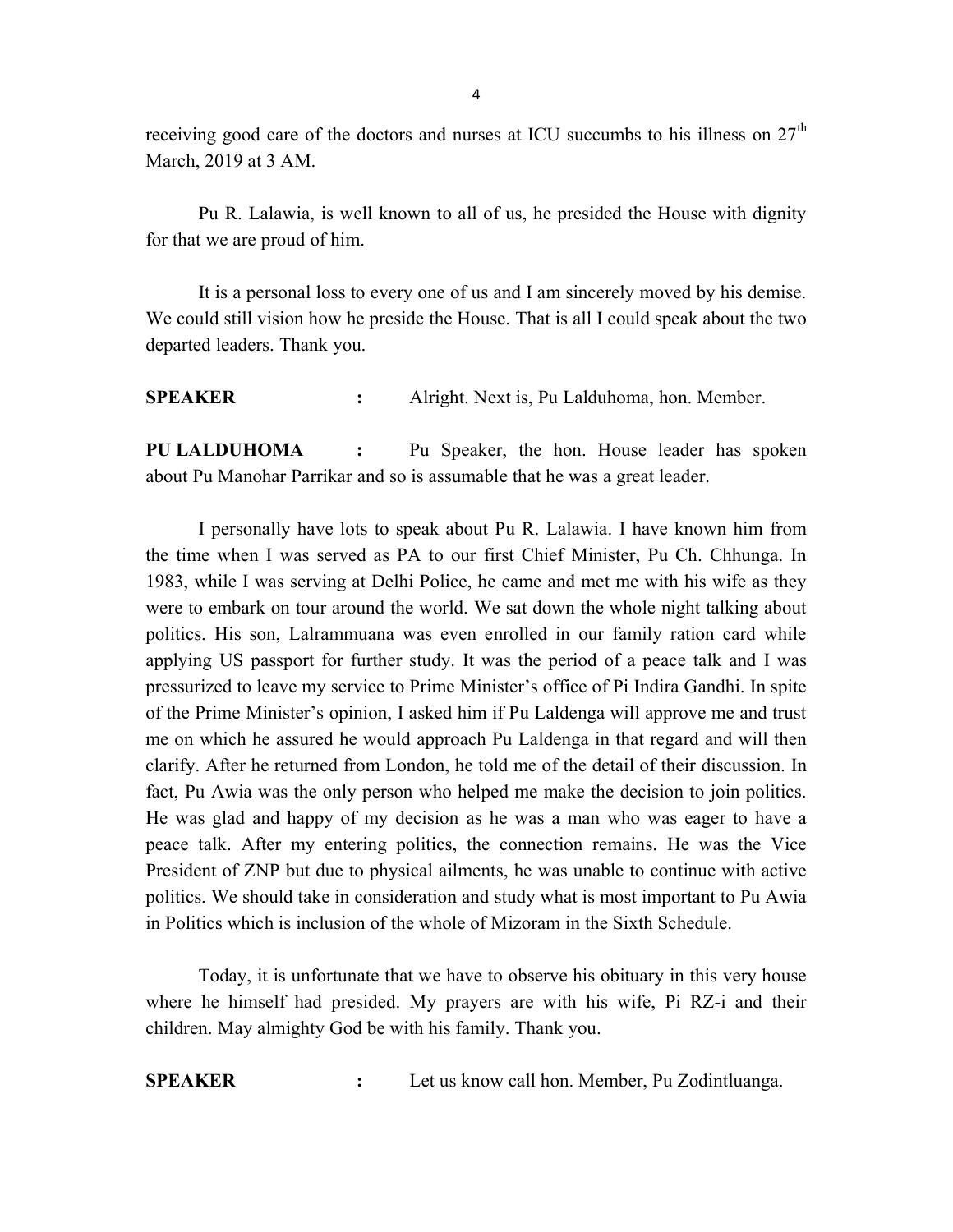PU ZODINTLUANGA RALTE: Pu Speaker, thank you. Today, it is unfortunate that we have to observe obituary to former Speaker who used to preside this very House. I personally know Pu R. Lalawia and in fact called him 'Pa Awia'. His son and I studied at the same school. There was so much to learn from him for the youth of this generation. He started his own business from a humble beginning like selling K oil and Soya bean and comes up as one of the wealthiest persons of our state. While we were in school and college in Shillong, I remember him coming to Meghalaya and doing contract work though outside our state. In fact till date, I believe he is the only contractor who ventures out beyond our state as contractor. It is commendable.

 As entering politics, he was a successful politician. He was elected 3 terms as MLA and even holds an honorable post of the speaker of this august House. There were several achievements which had been made during his tenure as a Speaker, and to mention one, bearing of a designation plate 'MLA Mizoram' in any vehicle of MLAs was achieved with his initiative. Since then, we the Members are able to avoid untoward circumstances while travelling in and out Mizoram. It is sad that today that we have to observe obituary in his honor. I pray that God be with his family. Thank you.

SPEAKER : Pu Lalchamliana, hon. Minister is next.

PU LALCHAMLIANA, MINISTER: Pu Speaker, thank you. I will speak only about Pu R. Lalawia for I would like to highlight some of the achievements that he made during his tenure as a Speaker.

First of all, the Mizo poem of the century, "Ro Min Rel Sak Ang Che" by Pu Rokunga which is played in every session before the start and a prayer meeting which is held before every session by the leaders of different church congregations are introduced and practiced with his initiative.

 With his initiative, the Mizo language is implemented as the official language of this august House. During his tenure as Speaker, he had even barred the Legislative Members from applying TA/DA bill for visiting their constituencies during the session while being in Aizawl. He also made preventive measures to ensure loan defaulters of legislature. He further constituted Ethics Committee to check legislature from abiding the law. I would also like to add that with the constitution of budget Committee, the house dignity has been brought to a new height. Pu Speaker, the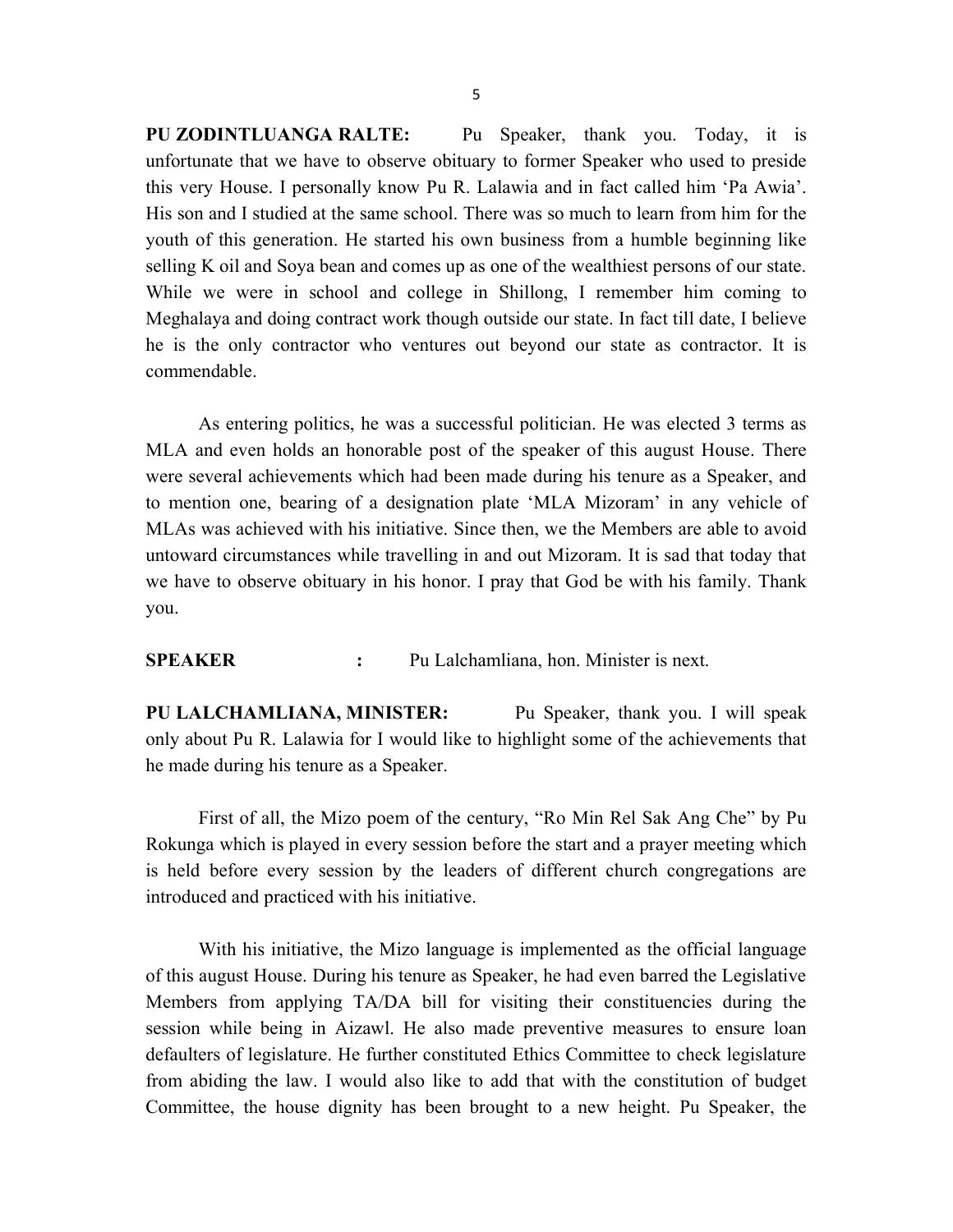Assembly Annex building was constructed during his tenure in consultation with the hon. Chief Minister.

 Pu Speaker, thank you for allotting me time to highlight these few points. I pray that God be with his wife Pi Rozami and her family. Thank you.

SPEAKER : Pu B.D. Chakma

PU B.D. CHAKMA : Pu Speaker, thank you.

To start with Pu Manohar Parrikar, he was born on the 13<sup>th</sup> December, 1955 into a modest Marathi family. His full name is Manohar Gopalkrishna Prabhu Parrikar. His father's name is Gopalkrishna Parrikar and his mother's name is Radhabai Parrikar. His wife is Medha Parrikar who also died of cancer in 1999. He has two sons. He was a B. Tech. graduate from IIT, Mumbai. He also was a trained metallurgist.

 Initially, Parrikarji had set his mind on establishing his business, he had set up a hydraulics factory with a Muslim partner and thus reluctant to take the political plunge. But beginning with Subhash Velingar, his mentor and RSS guru handpicking him as the future face of the BJP in Goa, his political legacy speaks for itself, Chief Minister of Goa on four occasions and the first Goan to serve as Defence Minister of India. In Delhi, where he was a Defence Minister from 2014-2017, he famously announced that he would break the nexus between middle men and arms agents. He was also at the helm when the Indian Army conducted the cross border surgical strike of 2016.

 Months before his death, ten clerics reached the BJP headquarters to read the Koran for him and the state's Archbishop Filipe Neri Ferraro appealed to the Catholic community to pray for him. Such was his pull, till the end, as one of the few BJP leaders known to have secured a secular image.

He died of pancreatic cancer on  $17<sup>th</sup>$  March, 2019 at his son's home at Panaji at the age of 63.

 His untimely death is a great loss for our country and his service of the nation will be remembered forever.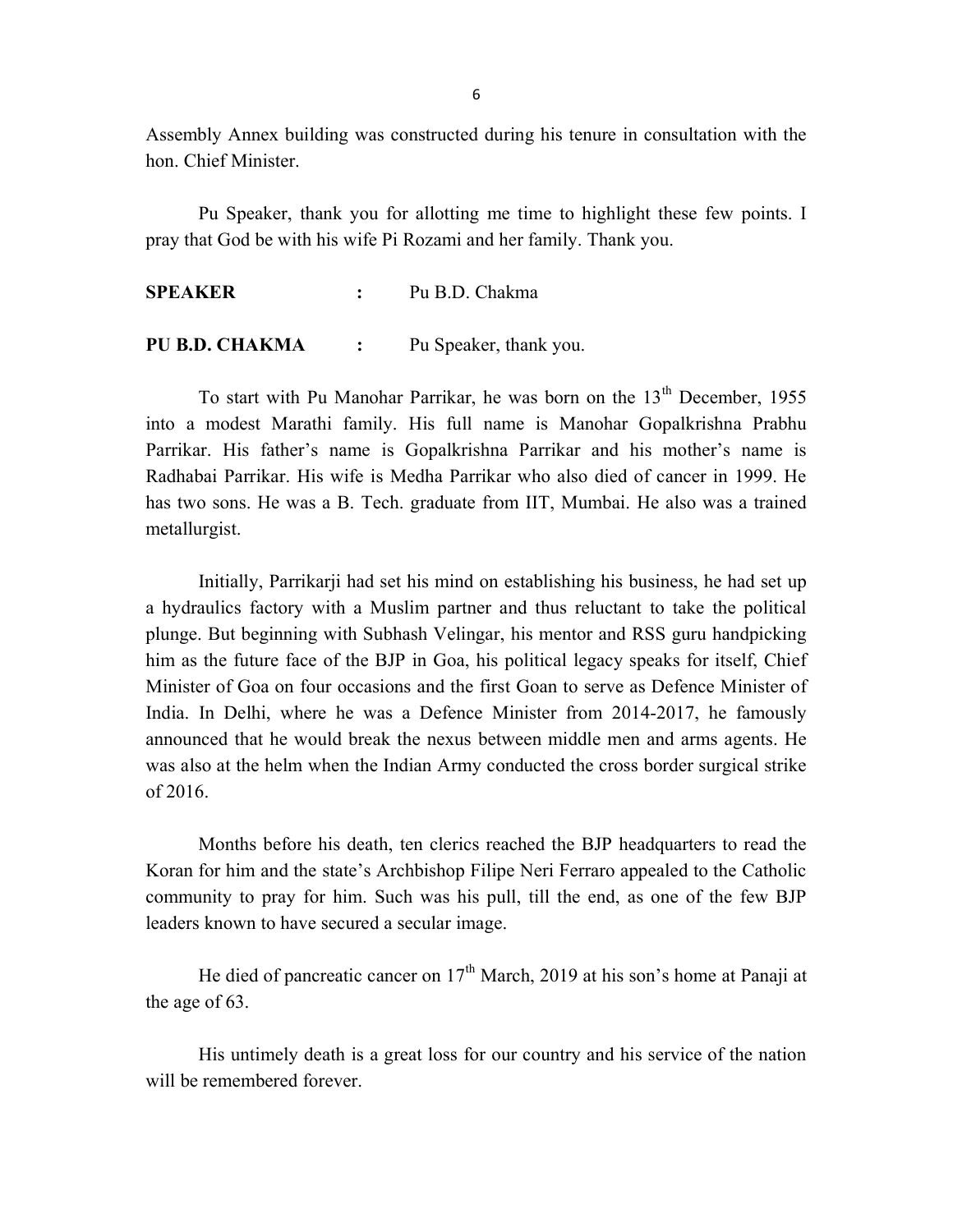I, on behalf of the people of Mizoram, convey my deep condolence to his bereaved family. Thank you, hon. Speaker, Sir.

SPEAKER : Pu K.T. Rokhaw.

PU K.T. ROKHAW : Pu Speaker, I would like to speak few words in honor of the departed member Pu R. Lalawia since I was a member as well during his term as Speaker.

 Since I am a friend of his daughter Pi Hmingthanzami and her husband Pu Chittanranjan Singh, I have known him personally. I remember, when I was first elected as MLA in 1993, he came and visited me, at that time my parents were also with me. Pu R. Lalawia asked me if they were my parents, to which I said yes. He then told me, 'never ever a shame of your parents even if they are old. If you do, then you are a shame of God.' This encounter has left deep meaning in my life. He himself was a family man who devoted himself not only to his children, but to his brothers and sisters on par with his children and thus, they too respect and lookup to him as a father figure.

As we have heard, he was not highly educated but a successful in politics with dignity and he deserved to be honored for being able to be elected as independent at that point of time.

 Pu Speaker, as in business, without having any capital to start the business, he was able to become one of the wealthiest men in our state. Therefore, his hard work and determination is commendable and undeniably admirable. It is thus a great lost for Mizoram. Thank you.

**SPEAKER** : We will not be able to speak enough of our lost leader, but as we have to move on to next business, let us call Pu Z.R.Thiamsanga, the last member to speak on obituary.

Dr. ZR. THIAMSANGA : Pu Speaker, thank you. The hon. Chief Minister has spoken about Pu R. Lalawia and so by the members. But there are few points I would like to highlight. His name will never be erased from the history of Mizoram as he was a man who honored Mizo language in the House and the Assembly Sectt. as the official language.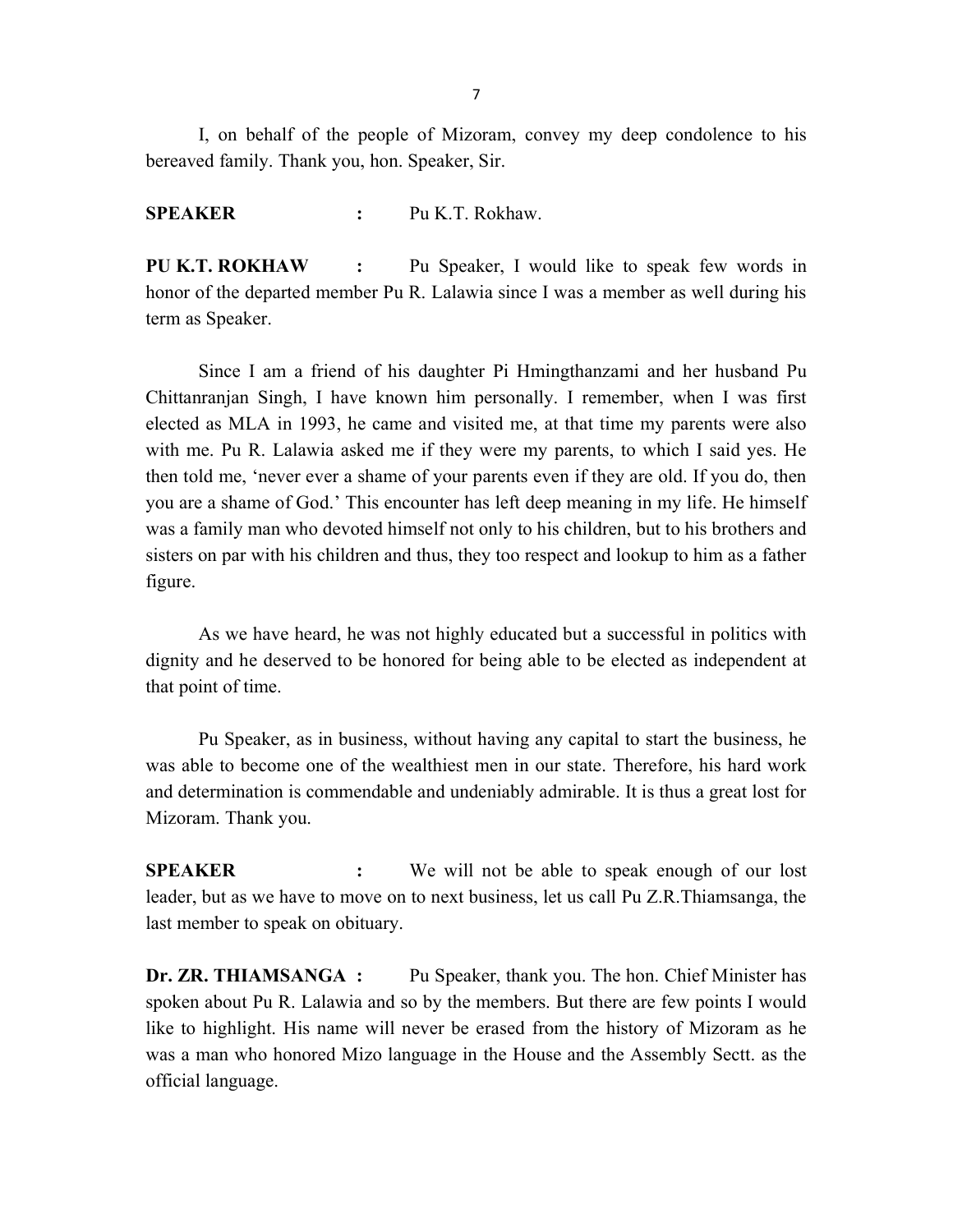He was MLA and Speaker who left behind various achievements. For that reason, one of the most popular newspapers of Northeast, the Assam Tribune flashed the news of his demise. Therefore, the state has lost a great leader. I pray that God will guide his wife and family.

We have listened to the detail story of Pu Manohar Parrikar. He was a man of his word with determination and abilities. He was trusted by Prime Minister Pu Modi as well. During short term as Defence Minister, he fought corruption and with the motto of 'Made in India' as huge development was achieved. It was the brain child of Pu Manohar Parrikar that the successful air strikes that was launched against Pakistan in 2016. We have lost a great leader who was determined and noble. It is a great loss for the nation. Pu Speaker, thank you.

**SPEAKER** : Alright, we will come towards the end of obituary.

Pu R. Lalawia was a man who held his parents to high esteem; he was a man who helps the needy. Today, Pu R. Lalawia and his family are among us. Now let us all raise up and stand in silence to mark our respect to the two departed leaders, Pu R. Lalawia, our former Speaker and Pu Manohar Parrikar, the Chief Minister of Goa.

Let us now take our seat.

We will now move on to Question & Answer. To ask question No. 1, let us call Pu Lalduhoma.

PU LALDUHOMA : Will the hon. Minister be pleased to state-

- a) If there is any proposal to construct railway from Sairang to Hmawngbuchhuach?
- b) If so, what is the proposed plan?

SPEAKER : To answer the question, let is call Pu TJ. Lalnuntluanga.

PU TJ. LALNUNTLUANGA, MINISTER: Pu Speaker, thank you. The answer is as follows:

a) Permission has been given to Indian Railways in 2013-2014 for survey of construction of railways between Sairang and Hmawngbuchhuah and Traffic survey of the Preliminary Engineering Level is completed.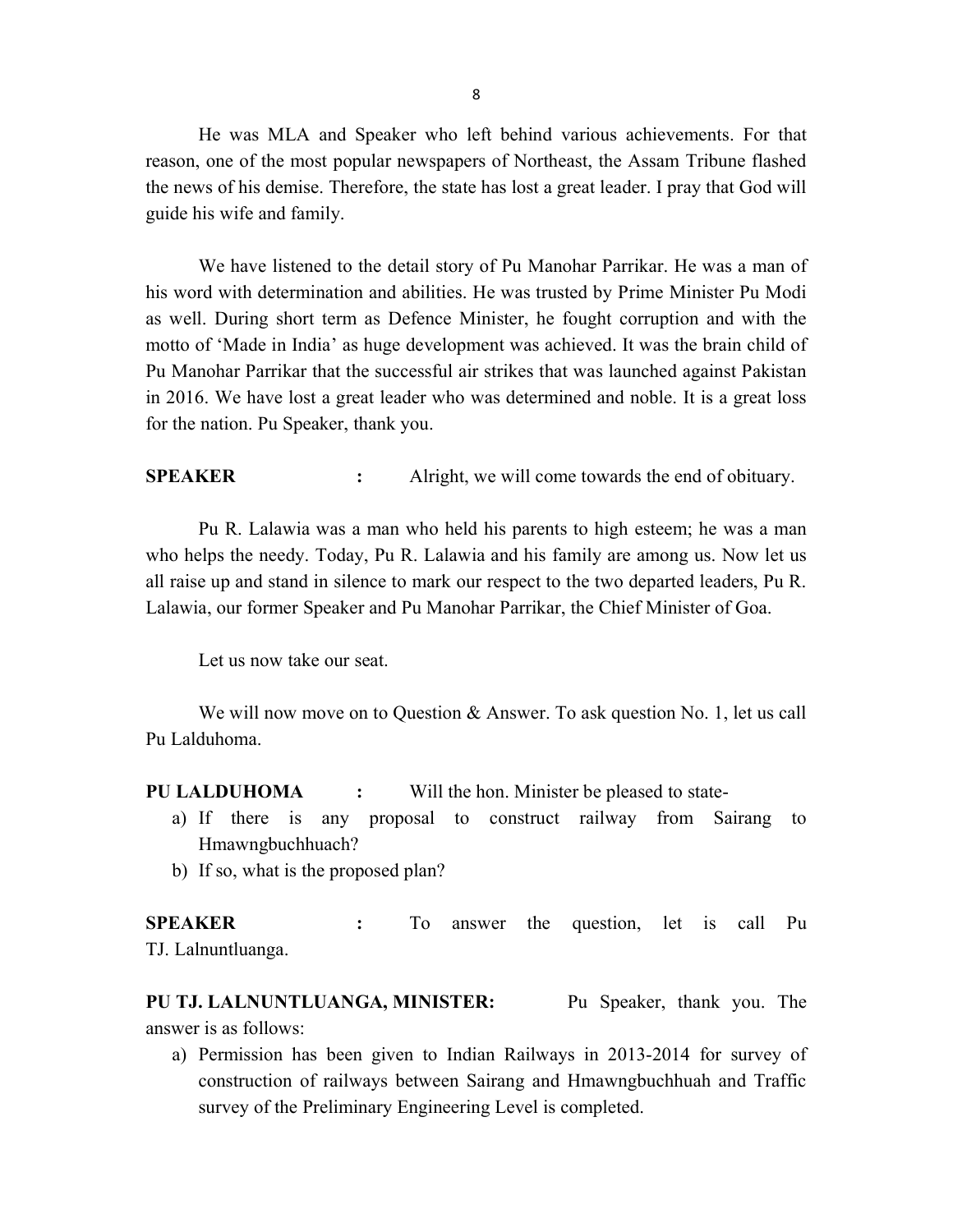b) Railway Construction is in the hands of Central Govt. Railway Ministry. Till date, no construction work has been taken up.

Thank you, Pu Speaker.

SPEAKER : To ask Supplementary Question, let us now call Pu Lalduhoma.

PU LALDUHOMA : As per my knowledge, Pu Speaker, Transport Department should be the nodal deptt. for Railway Ministry, however, it's now seems Food & Civil Supplies Deptt. So, I would like to ask which department is the nodal deptt. When will construction work began and if the copy could be distributed and whether the govt. agreed to these proposals.

SPEAKER : Let us call hon. Minister.

PU TJ. LALNUNTLUANGA, MINISTER: Pu Speaker, from the allocation, Transport is the nodal deptt. and the govt. agreed to this proposal.

 There should be the copy of Traffic Survey of Preliminary Engineering Level. Pu Speaker, we will try and distribute the copy as soon as possible.

SPEAKER : Let us now call Pu F. Lalnunmawia to ask starred Question No. 2.

Prof. F. LALNUNMAWIA: Pu Speaker, thank you, Will the hon. Minister be pleased to state -

- a) When will Kaladan Multi Modal Transit transport Project be completed and what is the physical achievement so far?
- b) What is the progress of Kawrpuichhuah Border Trade?
- c) What step has been taken so far for the achievement of this border trade?

SPEAKER : To answer the question, let us now call hon. Minister Dr. R. Lalthangliana.

Dr. R. LALTHANGLIANA, MINISTER: Pu Speaker, my answer is -

a) As per the official report of PWD Mizoram, Kaladan Multimodal Transit Transport Project Sector will be opened in March and 2020.85% of the project has been completed.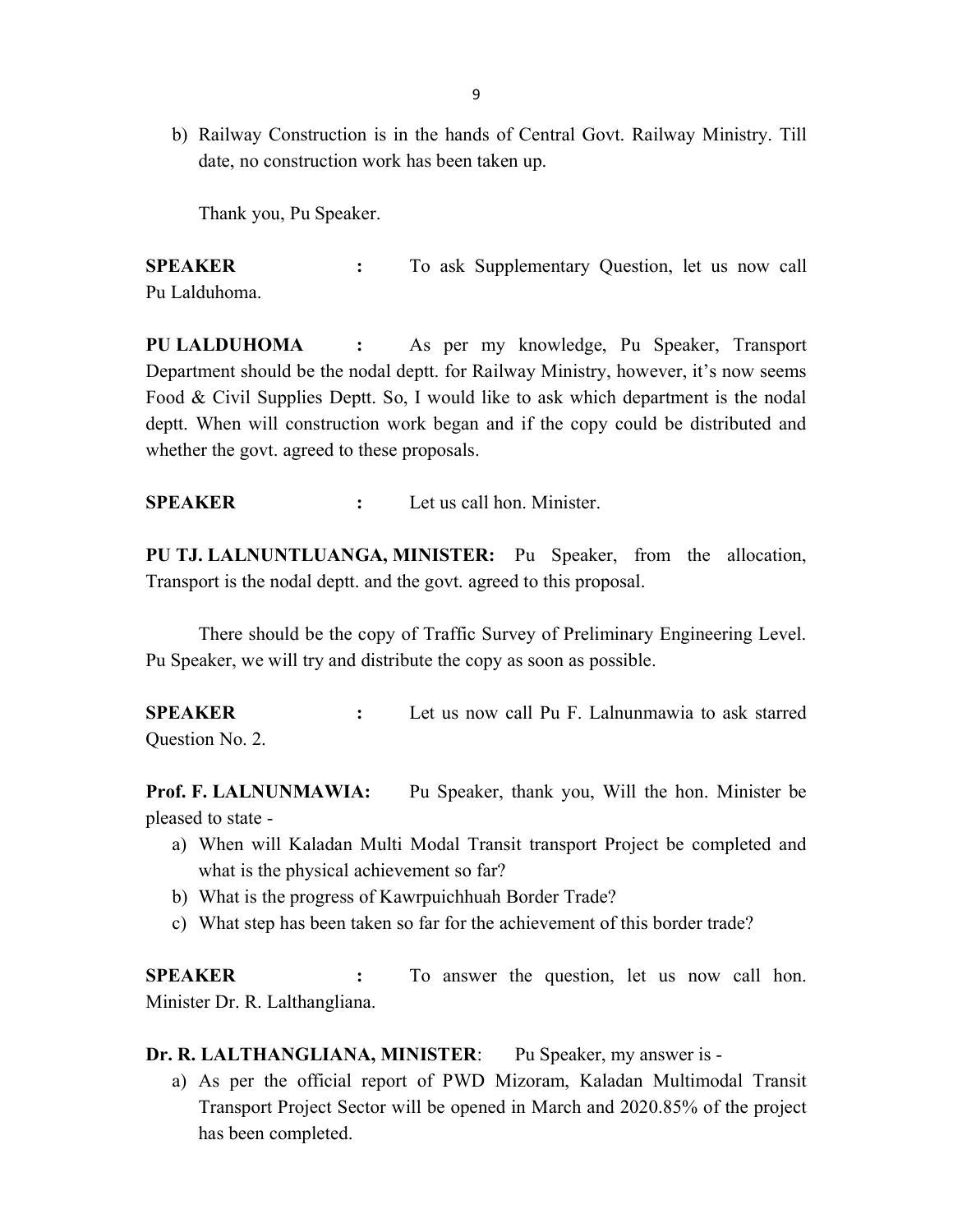- b) For Kawrpuichhuah border trade, Commerce & Industry deptt. has acquired 224.99 bigha of land with Pass No. Dlp. 56 of 2001 and detail project has been submitted to central govt. Land Port Authority of India has included Kawrpuichhuah border trade where as Tlabung-Kawrpuichhuah road is under PWD, Govt. of Mizoram. As advised by hon. Union Minister for Home Affairs, Govt. of India and Chairman, Land Port Authority of India, 10.05 acre of land has been acquired for ICP and inspection of Thega River Bridge was conducted with the Bangladesh official on  $5<sup>th</sup>$  July, 2017. PWD is preparing DPR.
- c) In order to achieve International border trade, meetings and joints visit have been held with Bangladesh official several times. DPR for Infrastructure has been submitted to the central govt. and we are waiting for approval.

SPEAKER : Supplementary question from Pu Ramthanmawia.

PU RAMTHANMAWIA : Pu speaker, I ask if there is any proposal to complete border trade at Vaphai and Farkawn.

SPEAKER : Let us call hon. Member, Pu C. Ngunlianchunga.

PU C. NGUNLIANCHUNGA: I would like to ask if compensation will be given before launching of the project of Kaladan Multimodal Transit Transport road.

SPEAKER : Pu Vanlaltanpuia, hon. Member.

Dr. VANLALTANPUIA : Pu Speaker, I would like to ask if bamboo trading at Demagiri and Thekamuk is done under proper trading regulation.

**SPEAKER** : Let us call hon. Minister to answer the questions.

Dr. R. LALTHANGLIANA, MINISTER: Pu Speaker, thank you. In regard to Kawrpuichhuah and Zokhawthar border track road, it was initiated during the previous MNF ministry. In regard to Pu Ramthanmawia's question, let the official visit the site, then, I shall be able to given the answer.

 As for Pu Ngunlianchunga's question, since it is not under my concerned department, it would be best if careful study is made after session.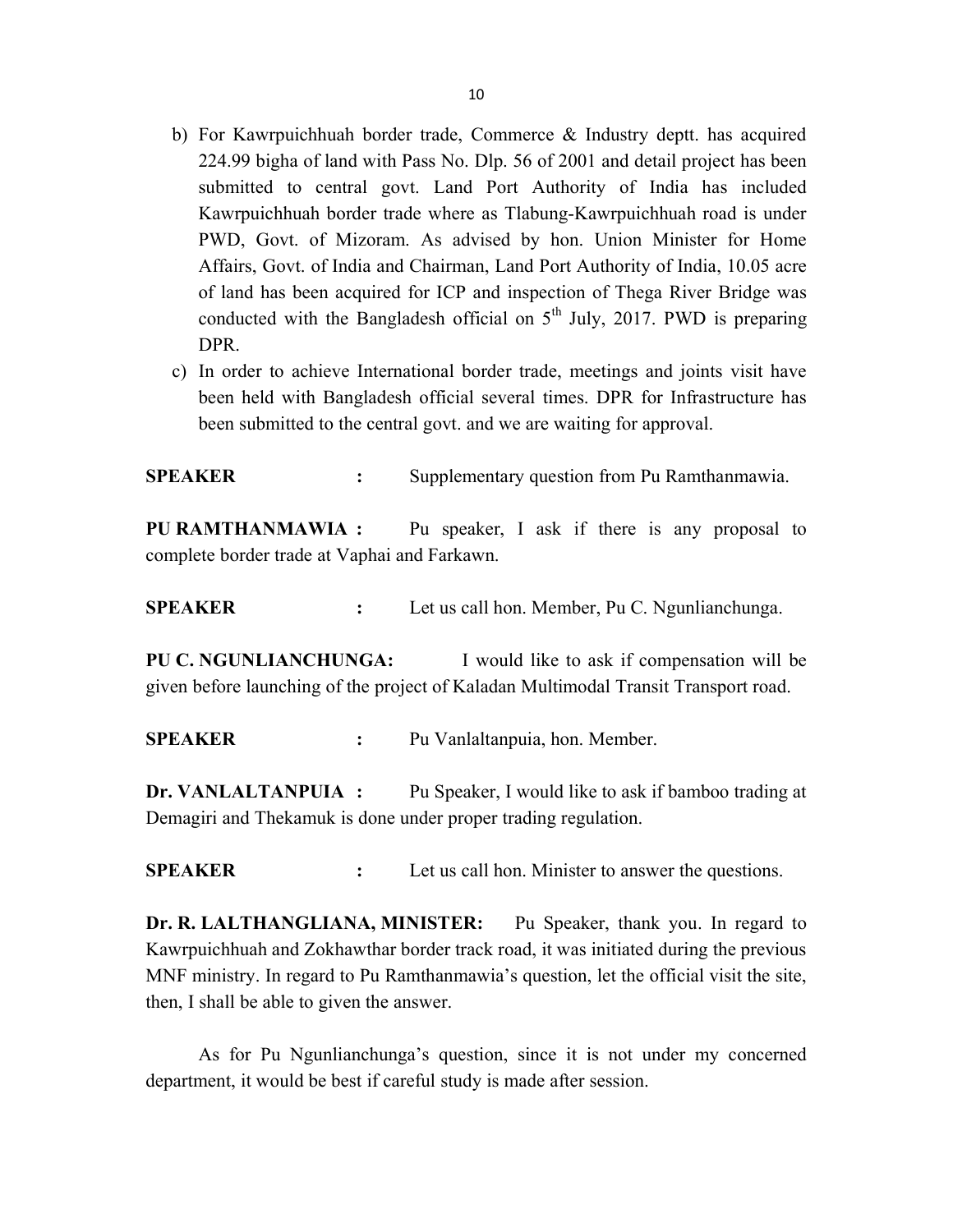11

 The question made by hon. Member Pu Dr. Vanlaltanpuia is an important question; however, we are not aware of bamboo trade. If there is any illegal procedure, let us expect the govt. to take necessary steps.

SPEAKER : Let us now call hon. Leader of the House.

PU ZORAMTHANGA, CHIEF MINISTER: Pu Speaker, Kawrpuichhuah trade is a joint venture with Bangladesh Govt. Let us expect that the Govt. will take action after this session. Discussion has been held with the Prime Minister of Bangladesh several times.

As for Kolodyne Multi Modal transport, as we have heard, there is a problem with compensation; yet, we are expecting to solve the problem

 The most crucial part is Zochachuah to Paletura; around 90 kms on Burma side remain unconstructed allegedly due to refusal by the assigned contractor to implement the construction work on ground of involvement of underground elements. Therefore, we have made a proposal to approach Foreign Ministry to speed up the construction work. As of Akyab port, work is in progress; yet, there is still huge portion which remain undone. Thank you, Pu Speaker.

SPEAKER : Thank you. I am personally interested in this project. I have visited Burma and Bangladesh with Pi Esther, our Commissioner and we have even discussed the matter with their Prime Minister.

Now let us call Pu Vanlalhlana to ask starred Question No. 3.

PU VANLALHLANA : Pu Speaker, thank you. Will the hon. Minister for Commerce & Industries Deptt. be pleased to state-

- a) If steps are taken as per the rules and regulation made during the handing over of land for Ramhlun market?
- b) For what purpose it is being used?
- c) What is the proposed step to be taken?

SPEAKER : Let us call hon. Minister Dr. R. Lalthangliana to answer the questions.

Dr. R. LALTHANGLIANA, MINISTER: Answer to the hon. Member's question is as follow –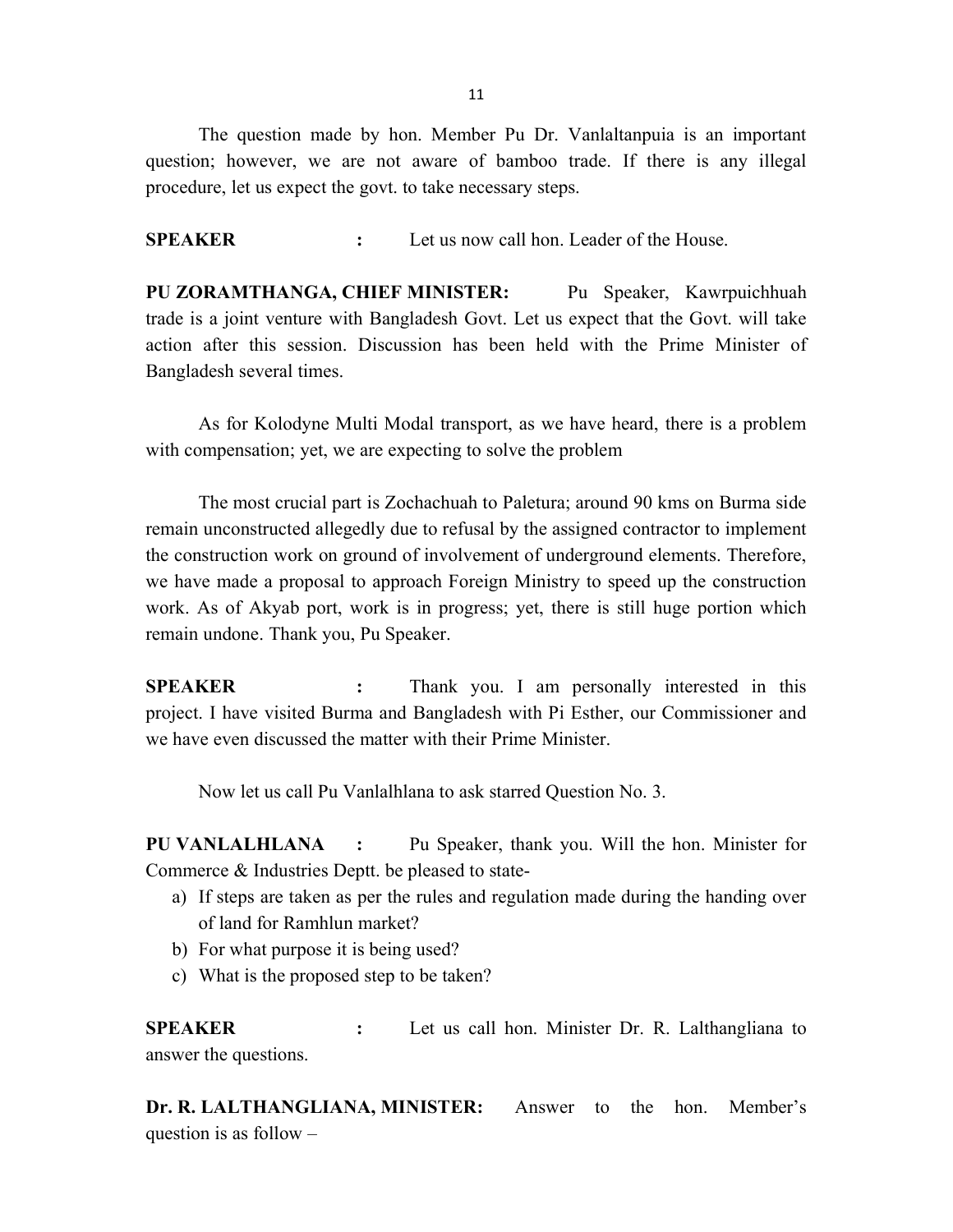- a) Document of the agreement has been misplaced. So, as of now, we are unable to know what the agreement is.
- b) At present, it is utilized by vegetables vendors, for Anthurium collection centre and classroom for Aizawl North College.
- c) There is a proposal to upgrade the building as soon as Aizawl North College vacated the building.

SPEAKER : Question hour is over. We will move on to the next list of business, Laying of Papers. Let us now call hon. Chief Minister to lay on the table of the House, "The Report of the Director of Local Fund Audit on the Accounts of local Authority for the Accounting year ended  $31<sup>st</sup>$  March, 2017"

PU ZORAMTHANGA, CHIEF MINISTER: Pu Speaker, with your permission and of the House, I lay a copy of "The local authority for the accounting years ended  $31<sup>st</sup>$  March, 2017" in this august House.

SPEAKER : Let the copy be distributed. We will now call Pu R. Lalzirliana, hon. Minister to lay on the table of the House, "The  $10<sup>th</sup>$  Annual Report, 2017-2018 of the joint Electricity Regulatory Commission for Manipur and Mizoram".

PU R. LALZIRLIANA, MINISTER: Pu Speaker, with your permission and of the House, I lay a copy of "The  $10<sup>th</sup>$  Annual Report 2017-2018 of the joint Electricity Regulatory Commission for Manipur and Mizoram."

**SPEAKER** : Let the copy be distributed. Let us now call hon. Minister, Pu Lalruatkima to lay on the table of the House, "The Mizoram Land Revenue Amendment Rule, 2019"

PU LALRUATKIMA, MINISTER: Pu Speaker, with your permission and of the House, I lay "The Mizoram Land Revenue Amendment Rule, 2019" on the table of the House.

**SPEAKER** : Let the copy be distributed. Let us now call hon. Minister Dr. K. Beichhua, to lay, "Mizoram Juvenile Justice, care and Protection of Children Rules, 2019" on the table of the House.